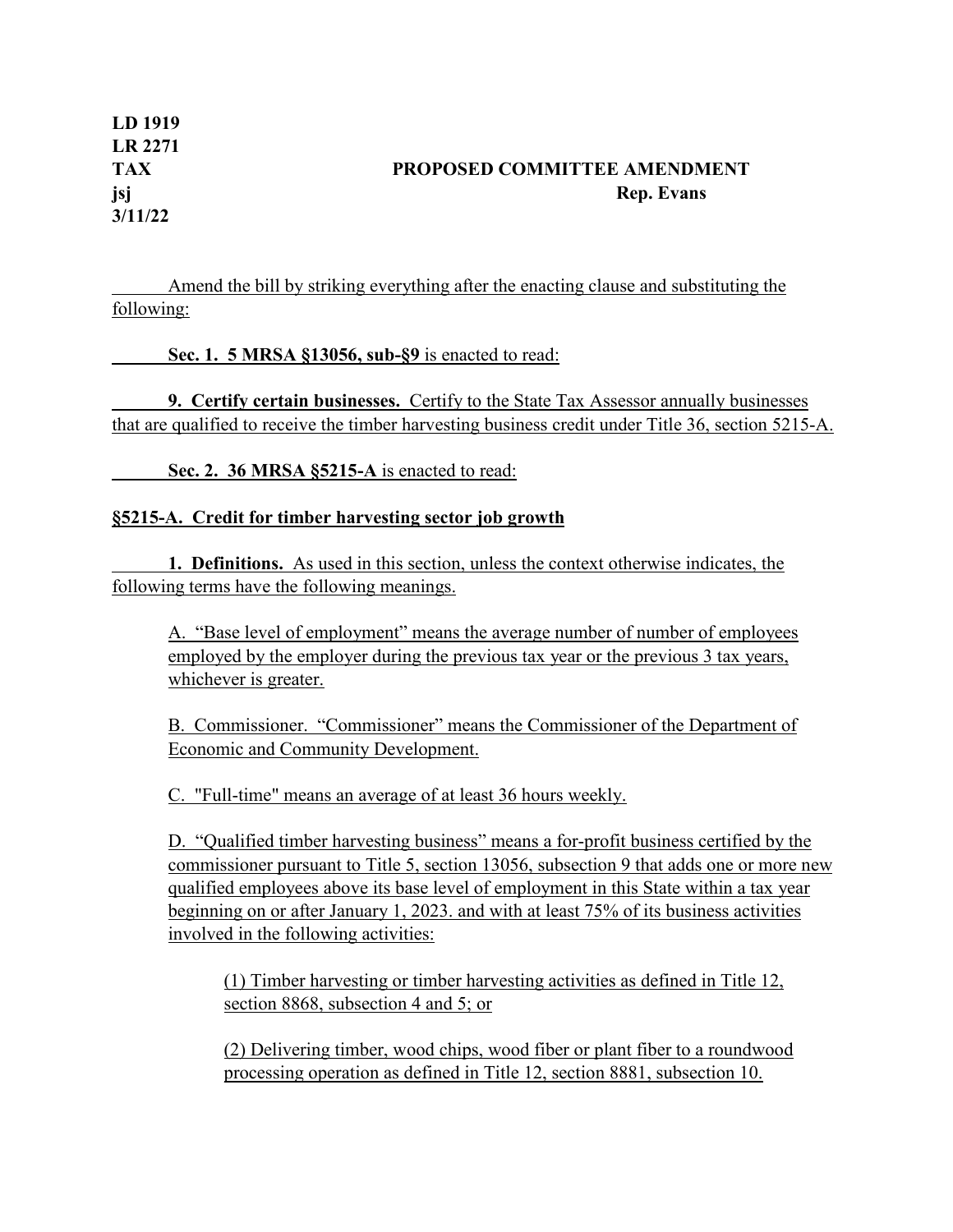E. "Qualified employee" means a new, full-time employee of a qualified business that:

(1) Works full time during the tax year for which the credit is claimed or, if the employee is employed for only part of the tax year, the employee works at least 900 hours during the tax year in employment that is primarily timber harvesting or timber harvesting activities;

(2) Is hired in this State by a qualified timber harvesting business and at least 90% of the employee's work is based in the State;

(3) Is covered by the Employment Security Law, Title 26, chapter 13; and

(4) Derives income from employment with the applicant that, calculated on a calendar year basis, is equal to or greater than the most recent annual per capita personal income in the county in which the employee is employed.

"Qualified employee does not include an employee that is shifted to the qualified business from an affiliated business.

2. **Credit.** A qualified timber harvesting business is entitled to a refundable credit against the taxes otherwise due under this Part for each qualified employee employed full time by the business during the tax year or, if the employee is not employed for the entire tax year but is employed for at least 900 hours. The credit may not be claimed for more than 5 eligible employees in any tax year nor for more than 3 years for any one qualified employee. The credit is equal to:

A. \$7,500 per qualified employee for the first tax year that a qualified employee is employed;

B. \$5,000 per qualified employee for the second tax year that a qualified employee is employed; and

C. \$3,000 per qualified employee for the third tax year that the qualified employee is employed.

**3. Rulemaking.** The commissioner may adopt routine technical rules as defined in Title 5, chapter 375, subchapter 2-A to implement this section and to require qualified timber harvesting businesses to report information necessary to facilitate the evaluatin required under subsection .

**4. Evaluation.** The credit provided under this section is subject to ongoing legislative review in accordance with Title 3, chapter 37. The Office of Program Evaluation and Government Accountability shall submit an evaluation of the credit